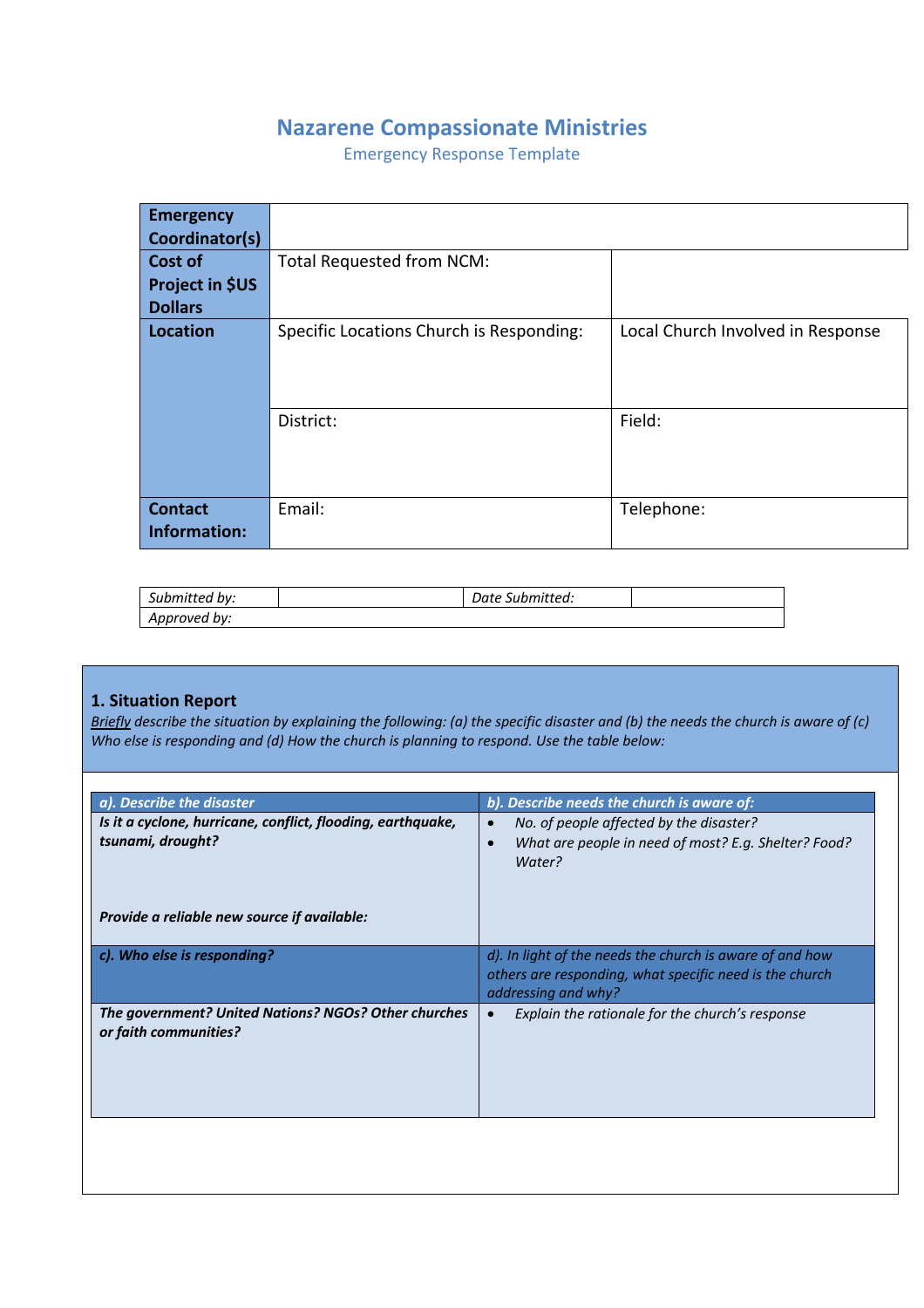*Additional Comments:*

#### **2. Initial Response to the Disaster**

*(a) Outline the main activities the church plans to carry out in order to meet some of the needs listed above: Include the type of activity, no. of people the activity is supporting and how the activity will be carried out. Please provide as much detail as possible. Important questions to ask before you begin!*

- *If we don't respond with this activity, will there be negative consequences? Is this activity necessary?*
- *How will you identify the people who need relief? How will you get it to the people who need it most?*
- *Is the target number of people realistic or should you help less people in a more significant way?*
- *How is the local church involved? Have the contributed financially? Will the church provide volunteers?*
- *Have you set a timeline? Relief should always be temporary!*

*Below are examples of typical relief efforts:*

*Food distribution; Water Distribution; Temporary Accommodation; Blanket Distribution; Group Counseling Sessions; Safe Spaces for Children*

| <b>Specific</b><br><b>Location</b> | <b>Description of Activity</b>                                                                                                                                                                                                                                                                                                                                                                                                                                                                                                                                                                                                                                                                                                       | No. of<br>People who<br>will benefit | Person/church<br><b>Responsible</b> | Cost of<br><b>Activity</b>                 |
|------------------------------------|--------------------------------------------------------------------------------------------------------------------------------------------------------------------------------------------------------------------------------------------------------------------------------------------------------------------------------------------------------------------------------------------------------------------------------------------------------------------------------------------------------------------------------------------------------------------------------------------------------------------------------------------------------------------------------------------------------------------------------------|--------------------------------------|-------------------------------------|--------------------------------------------|
| <b>Example:</b>                    | Example:                                                                                                                                                                                                                                                                                                                                                                                                                                                                                                                                                                                                                                                                                                                             | Example:                             | Example:                            | Example:                                   |
| <b>ABCD</b>                        | Food Distribution: The church will distribute dry foods such<br>as rice, beans, oil, bread, tea and sugar to families displaced<br>by the disaster. These families were identified during the<br>needs assessment carried out by the church in the<br>aftermath of the disaster and are in desperate need of food<br>relief. Detailed records will be kept of which families receive<br>relief and on which date, in order to ensure that food is<br>distributed as evenly as possible. We will collect all the food<br>at the church and pack into bags and families will come to<br>the church to receive the packages. Packages will be<br>delivered to those who cannot come to the church<br>themselves (elderly and disabled). | 200 families                         | <b>Pastor ABCD</b>                  | \$5000<br>(approx.<br>$$25$ per<br>family) |
|                                    |                                                                                                                                                                                                                                                                                                                                                                                                                                                                                                                                                                                                                                                                                                                                      |                                      |                                     |                                            |
|                                    |                                                                                                                                                                                                                                                                                                                                                                                                                                                                                                                                                                                                                                                                                                                                      |                                      |                                     |                                            |
|                                    |                                                                                                                                                                                                                                                                                                                                                                                                                                                                                                                                                                                                                                                                                                                                      |                                      |                                     |                                            |
|                                    |                                                                                                                                                                                                                                                                                                                                                                                                                                                                                                                                                                                                                                                                                                                                      |                                      |                                     |                                            |
|                                    |                                                                                                                                                                                                                                                                                                                                                                                                                                                                                                                                                                                                                                                                                                                                      |                                      |                                     |                                            |